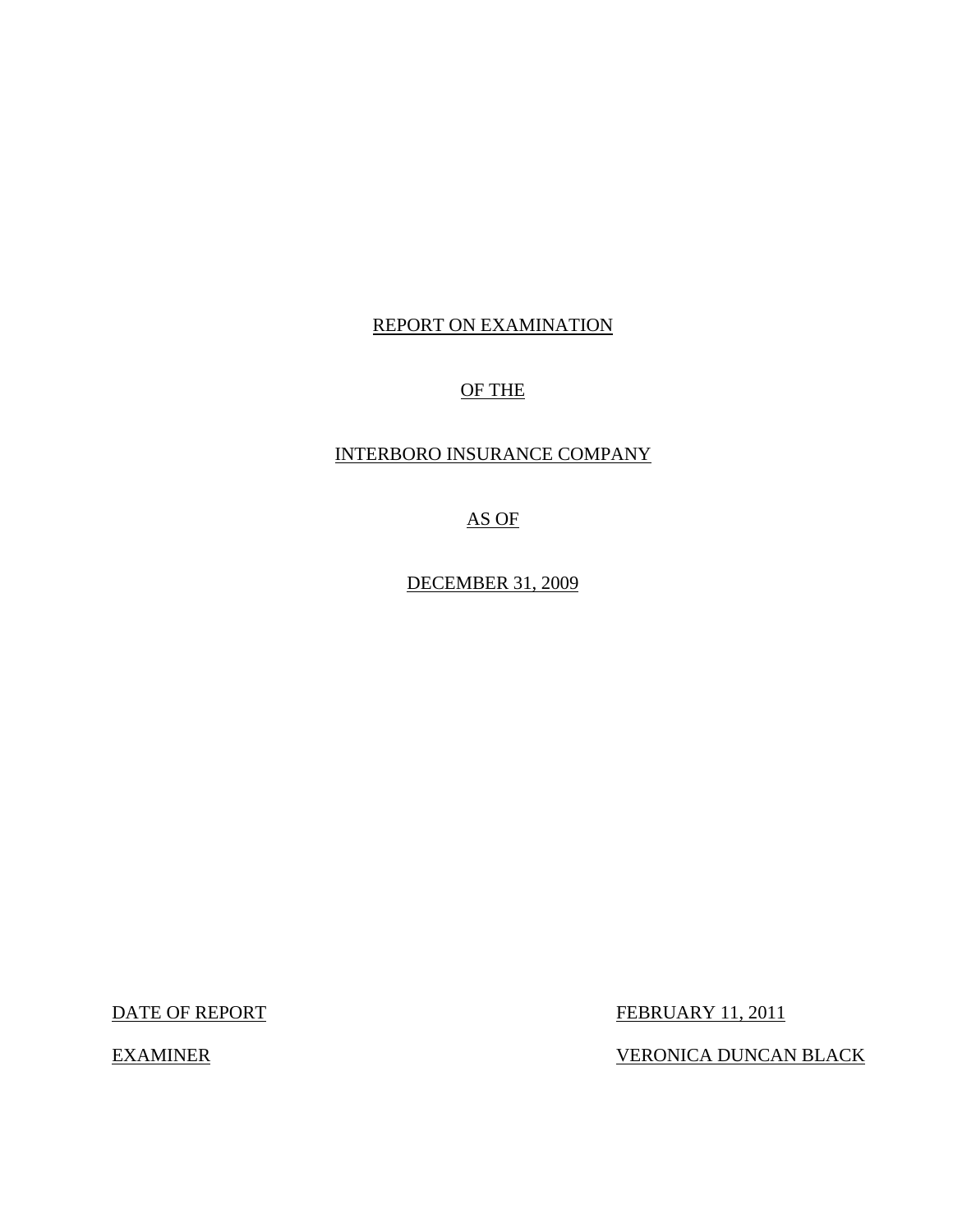# TABLE OF CONTENTS

# ITEM NO. PAGE NO.

| 1. | Scope of examination                                                                                                                                             | 2                        |
|----|------------------------------------------------------------------------------------------------------------------------------------------------------------------|--------------------------|
| 2. | <b>Description of Company</b>                                                                                                                                    | 3                        |
|    | A. Management<br>B. Territory and plan of operation<br>C. Reinsurance<br>D. Holding company system<br>E. Significant operating ratios<br>F. Accounts and records | 4<br>8<br>10<br>11<br>12 |
| 3. | <b>Financial statements</b>                                                                                                                                      | 13                       |
|    | A. Balance sheet<br>B. Statement of income.                                                                                                                      | 13<br>15                 |
| 4. | Losses and loss adjustment expenses                                                                                                                              | 16                       |
| 5. | Summary of comments and recommendations                                                                                                                          | 16                       |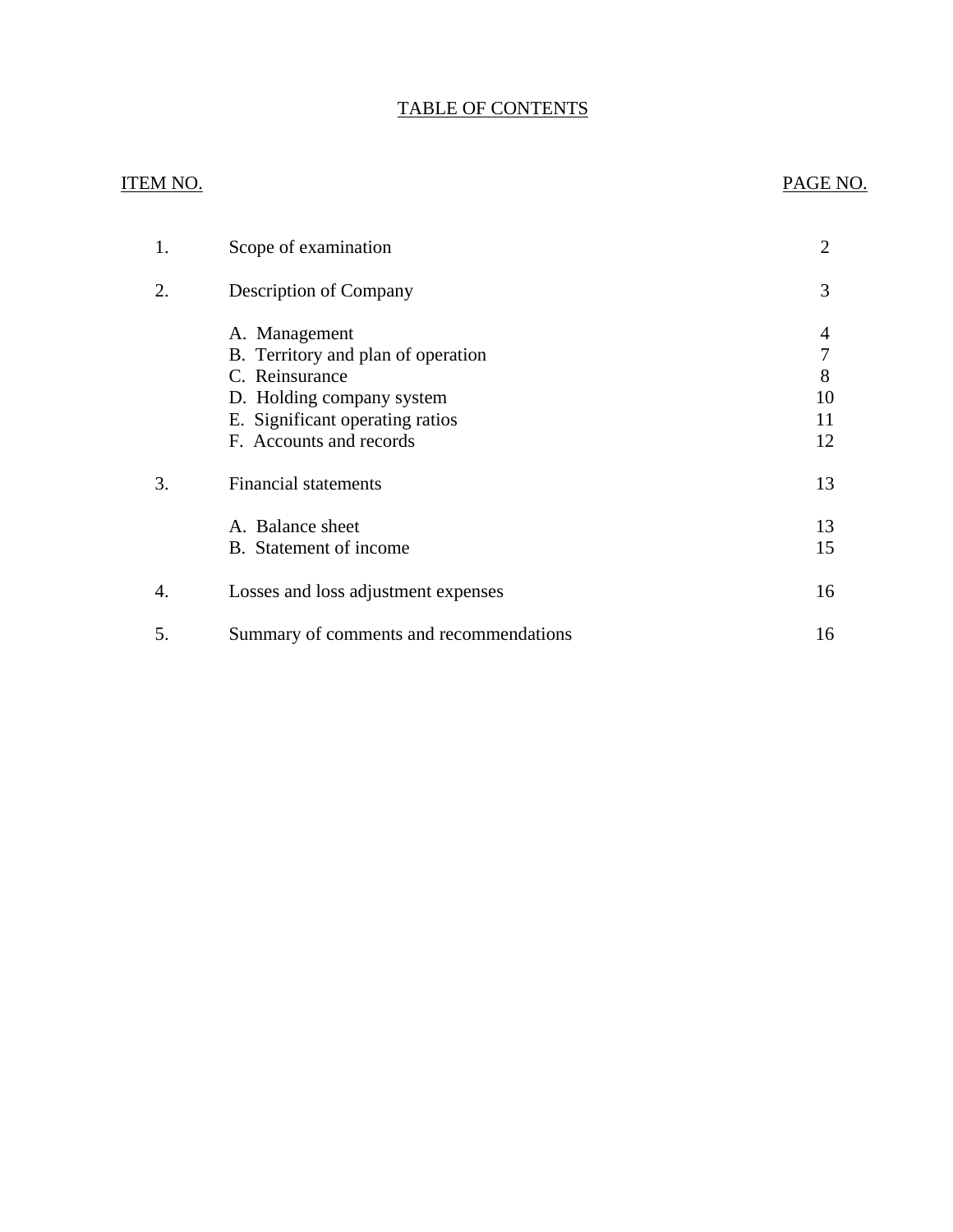

STATE OF NEW YORK INSURANCE DEPARTMENT 25 BEAVER STREET NEW YORK, NEW YORK 10004

February 11, 2011

Honorable James J. Wrynn Superintendent of Insurance Albany, New York 12257

Sir:

Pursuant to the requirements of the New York Insurance Law, and in compliance with the instructions contained in Appointment Number 30338 dated May 19, 2009, attached hereto, I have made an examination into the condition and affairs of Interboro Insurance Company as of December 31, 2009, and submit the following report thereon.

Wherever the designation "the Company" appears herein without qualification, it should be understood to indicate Interboro Insurance Company.

Wherever the term "Department" appears herein without qualification, it should be understood to mean the New York Insurance Department.

The examination was conducted at the Company's home office located at 155 Mineola Boulevard, Mineola, NY 11510.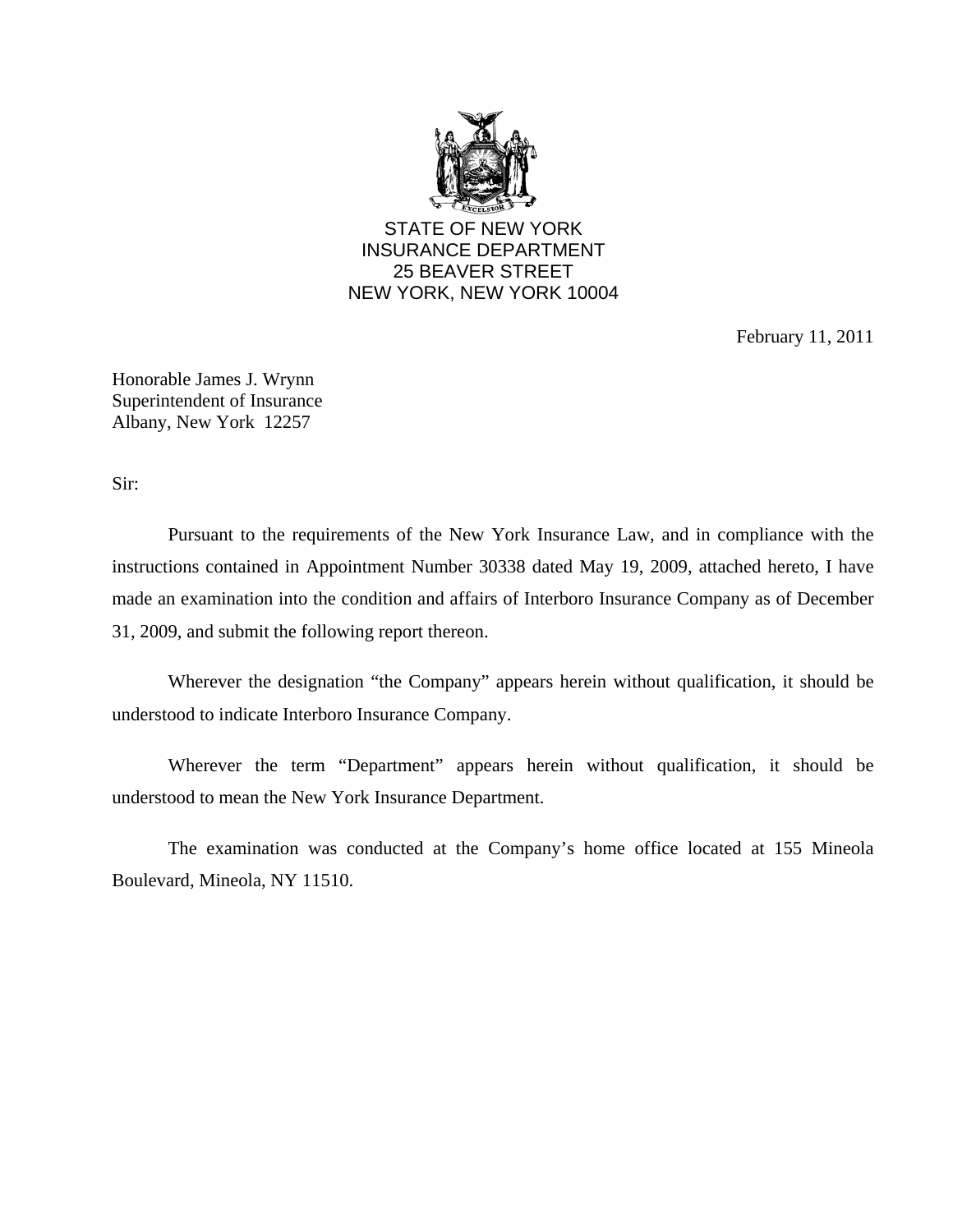#### 1. SCOPE OF EXAMINATION

<span id="page-3-0"></span>This is the first examination of the Company since it emerged from rehabilitation on February 9, 2007. The prior examination was conducted as of December 31, 2003. That report on examination was never filed due to the Company's financial difficulties and deteriorating surplus. The Company was placed in rehabilitation on April 5, 2004. This examination covered the three-year period from January 1, 2007, (just prior to the Company's emergence from rehabilitation), through December 31, 2009. Transactions occurring subsequent to this period were reviewed where deemed appropriate by the examiner.

This examination was conducted in accordance with the National Association of Insurance Commissioners ("NAIC") Financial Condition Examiners Handbook ("Handbook"), which requires that we plan and perform the examination to evaluate the financial condition and identify prospective risks of the Company by obtaining information about the Company including corporate governance, identifying and assessing inherent risks within the Company and evaluating system controls and procedures used to mitigate those risks. This examination also includes assessing the principles used and significant estimates made by management, as well as evaluating the overall financial statement presentation, management's compliance with Statutory Accounting Principles and annual statement instructions when applicable to domestic state regulations.

All financially significant accounts and activities of the Company were considered in accordance with the risk-focused examination process. The examiners also relied upon audit work performed by the Company's independent public accountants when appropriate.

This examination report includes a summary of significant findings for the following items as called for in the Financial Condition Examiners Handbook of the NAIC:

> Significant subsequent events Company history Corporate records Management and control Fidelity bonds and other insurance Pensions, stock ownership and insurance plans Territory and plan of operation Growth of Company Loss experience Reinsurance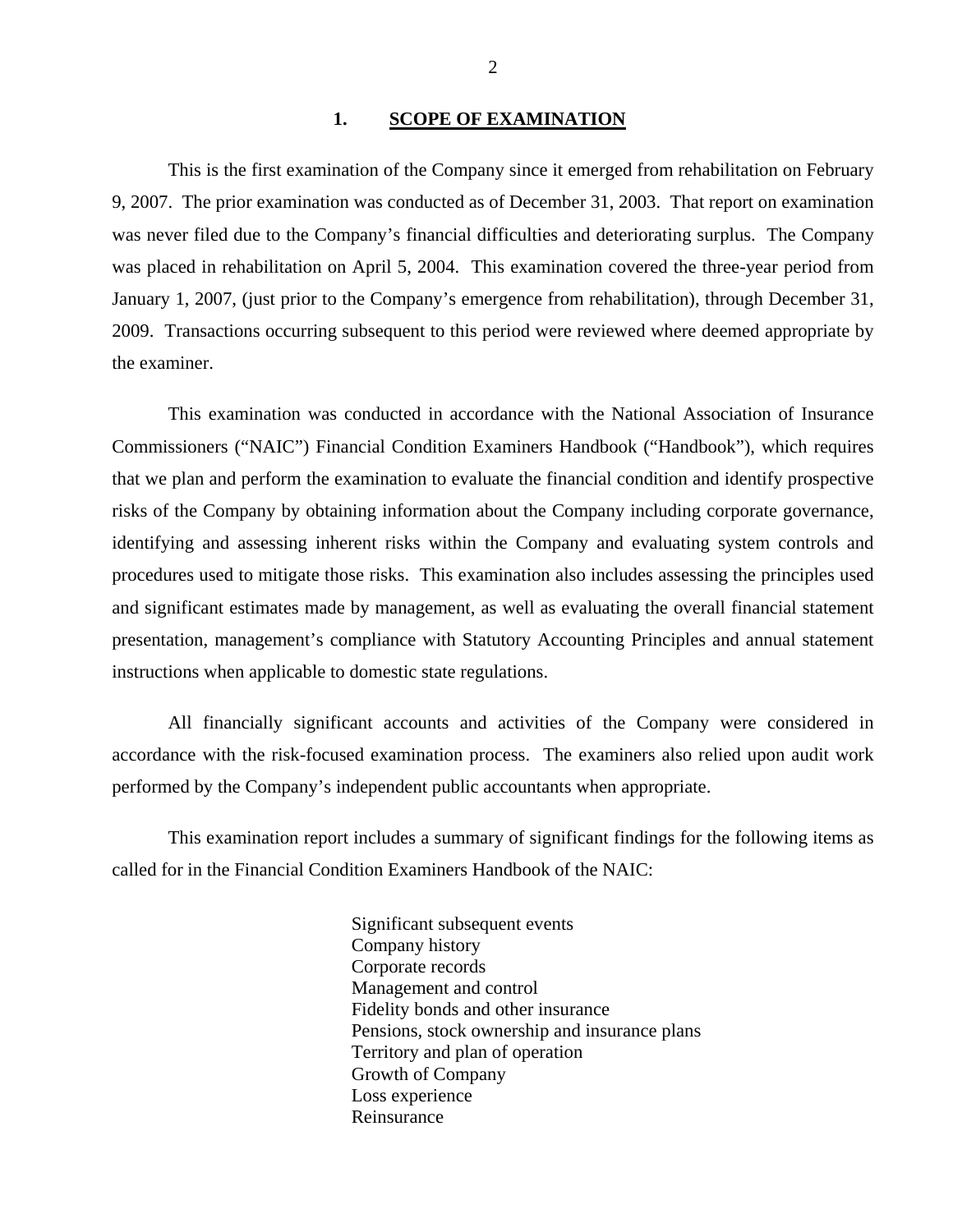Accounts and records Statutory deposits Financial statements Summary of recommendations

<span id="page-4-0"></span>This report on examination is confined to financial statements and comments on those matters that involve departures from laws, regulations or rules, or that are deemed to require explanation or description.

#### **2. DESCRIPTION OF COMPANY**

The Company was incorporated under the laws of the State of New York on March 7, 1914, as the Brewers Mutual Indemnity Insurance Company and commenced business on May 26, 1914. On July 14, 1914, the Company began to write workers' compensation and automobile liability insurance. On December 24, 1918, the Company changed its name to Interboro Mutual Indemnity Insurance Company. In 1949, the Company amended its license to write multiple line insurance.

Due to financial difficulties and deterioration of surplus, the Company was placed into rehabilitation by an order of the Supreme Court of the State of New York, signed April 5, 2004. The superintendent of the New York Insurance Department was appointed as rehabilitator of the Company. On December 22, 2006, the rehabilitator of the Company filed a petition with the County Clerk of Nassau to request a court order for the conversion of the Company from a mutual insurer to a stock insurer. Effective February 1, 2007, the conversion of the Company was authorized and approved by the Court in Nassau County. The Company's charter was amended and restated for the issuance of common capital stock and the conversion to a stock insurer. On February 9, 2007, the Company successfully emerged from rehabilitation and converted from a mutual to a stock insurance company. Effective November 6, 2006, prior to the Company's emergence from rehabilitation, the Company entered into a stock purchase agreement with Interboro LLC., a Delaware limited liability corporation, to acquire 100% of the common stock of the Company for a cash consideration of \$15,000,000.

At December 31, 2009, the Company's capital paid in was \$1,000,000 consisting of 100 shares of common stock at \$10,000 par value per share. Gross paid in and contributed surplus was \$14,000,000. Gross paid in and contributed surplus and/or capital paid in increased by \$14,000,000 during the examination period, as follows: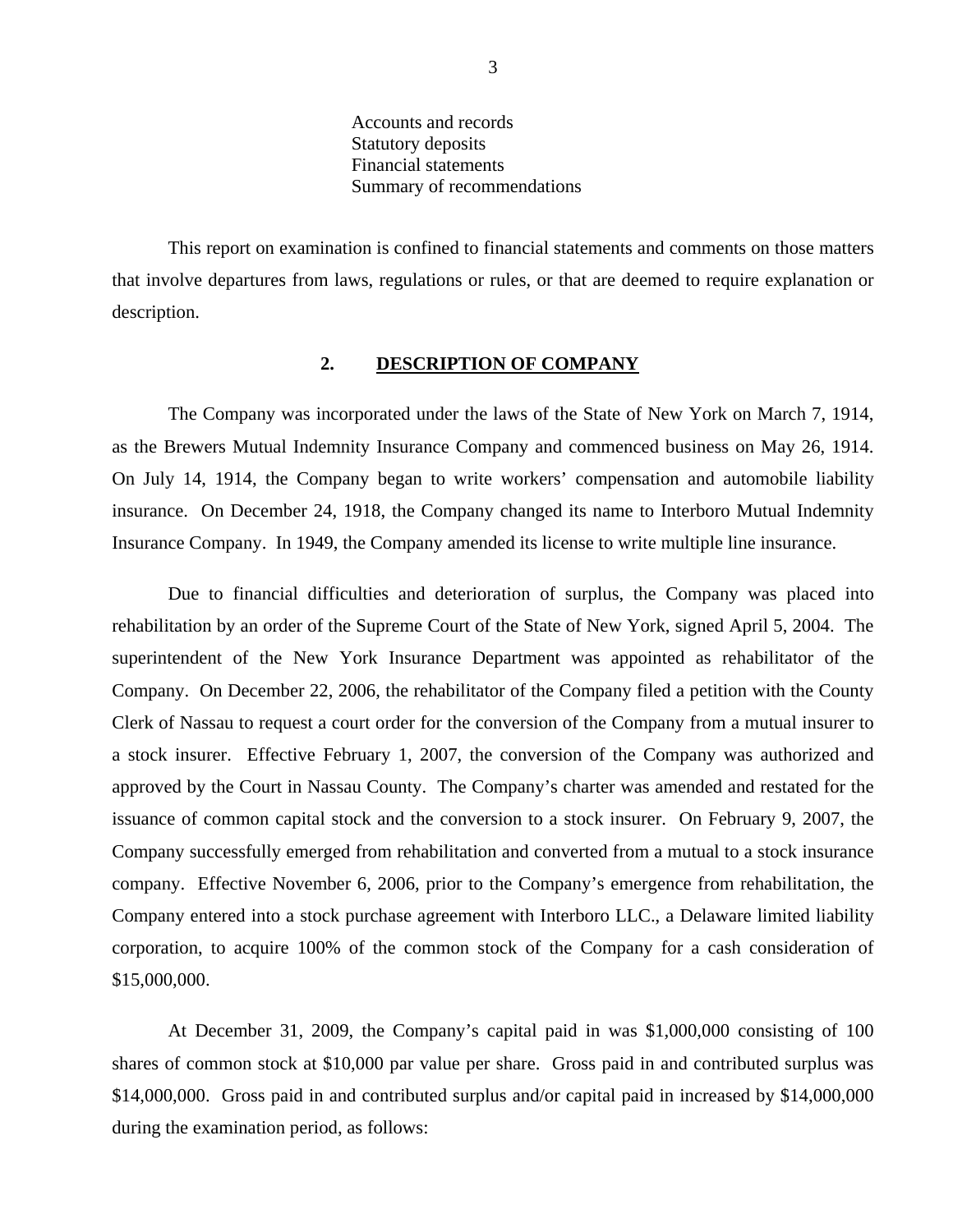| Year         | Description                                                             |              |              | Amount     |
|--------------|-------------------------------------------------------------------------|--------------|--------------|------------|
| 2007<br>2007 | Beginning gross paid in and contributed surplus<br>Surplus contribution | \$14,000,000 |              |            |
|              | <b>Total Surplus Contributions</b>                                      |              |              | 14,000,000 |
| 2009         | Ending gross paid in and contributed surplus                            |              | \$14,000,000 |            |

## A. Management

Pursuant to the Company's charter and by-laws, management of the Company is vested in a board of directors consisting of not less than seven or more than twenty-five members. The board of directors held fourteen meetings during the examination period. At December 31, 2009, the board of directors was comprised of the following eleven members:

| Name and Residence               | <b>Principal Business Affiliation</b>                                                                    |
|----------------------------------|----------------------------------------------------------------------------------------------------------|
| Susan M. Ende<br>Massapequa, NY  | Vice President, Chief Financial Officer,<br>Treasurer & Secretary,<br><b>Interboro Insurance Company</b> |
| Humberto Garcia                  | <b>Investment Analyst,</b>                                                                               |
| New York, NY                     | <b>Mellon HBV Alternative Strategies</b>                                                                 |
| N. Terry Godbold                 | Casualty Actuary,                                                                                        |
| Rosswell, GA                     | Godbold, Malpere & Co.                                                                                   |
| Paul R. Homer                    | Venture Capitalist,                                                                                      |
| Huntington, NY                   | <b>Northwood Ventures</b>                                                                                |
| John Maguire<br>Little Falls, NY | Self-employed                                                                                            |
| Robert C. Meyer                  | <b>Investment Banker,</b>                                                                                |
| Scarborough, NY                  | <b>Larkspur Capital Corporation</b>                                                                      |
| David J. Nichols                 | President & Chief Executive Officer,                                                                     |
| Wilton, CT                       | Interboro Insurance Company                                                                              |
| Alexander W. Rutherfurd          | Portfolio Manager,                                                                                       |
| Ouogue, NY                       | Drake Asset Management LLC                                                                               |
| Peter Schiff                     | Venture Capitalist,                                                                                      |
| Oyster Bay, NY                   | <b>Northwood Ventures</b>                                                                                |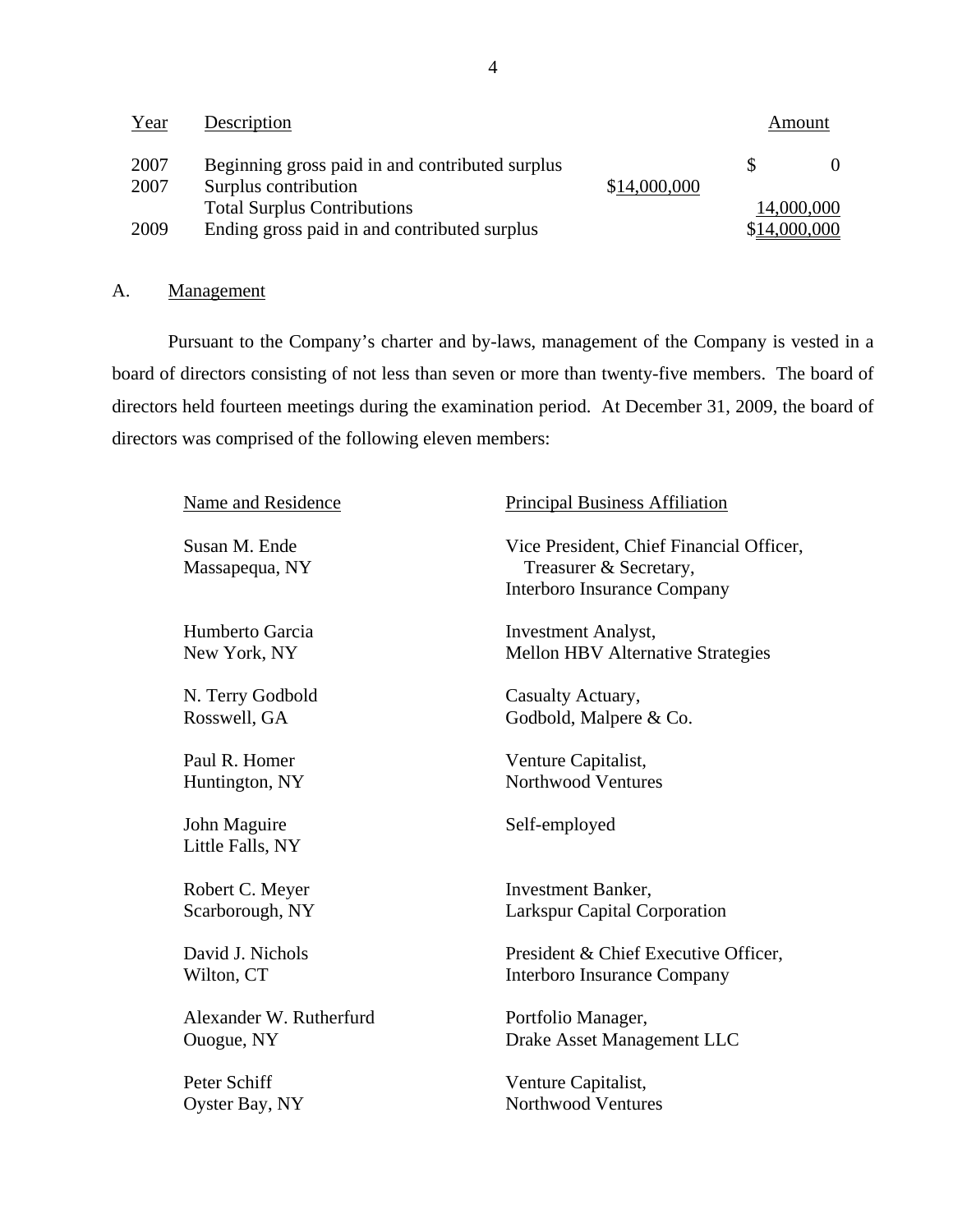D. Walker Wainwright Consultant, New York, NY Wainwright & Co.

Name and Residence Principal Business Affiliation

Henry T. Wilson Venture Capitalist, New York, NY Northwood Ventures

#### Board of Directors' Meetings

A review of the minutes of the board of directors' meetings held during the examination period indicate that the meetings were generally well attended, with the exception of Gary Kania, who attended less than 50% of the meetings for which he was eligible to attend. It is noted that Mr. Kania was no longer a member of the Company's board of directors as of the examination date.

#### Annual Shareholders' Meetings

A review of the meeting of the shareholders shows that the Company did not hold an annual meeting of its shareholders for calendar years 2007, 2008, and 2009 as required by Article II, Section 1 of the Company's Amended and Restated By-laws, which states:

An annual meeting of the stockholder shall be held for the purpose of electing directors and transacting such other business as may properly be brought before the meeting.

This section is in accordance with Article 6, Section 602(b) of the Business Corporation Law. Further, Section 6(b) of the Company's Charter requires the following:

The annual meeting of the stockholders shall be held on the last Monday of each calendar year (or the next business day if the Monday is a holiday).

It is recommended that the Company hold an annual stockholders' meeting for the purpose of electing its board of directors, pursuant to Article II, Section 1 of its Amended and Restated By-Laws, Section 6(b) of its Charter and Article 6, Section 602(b) of the Business Corporation Law.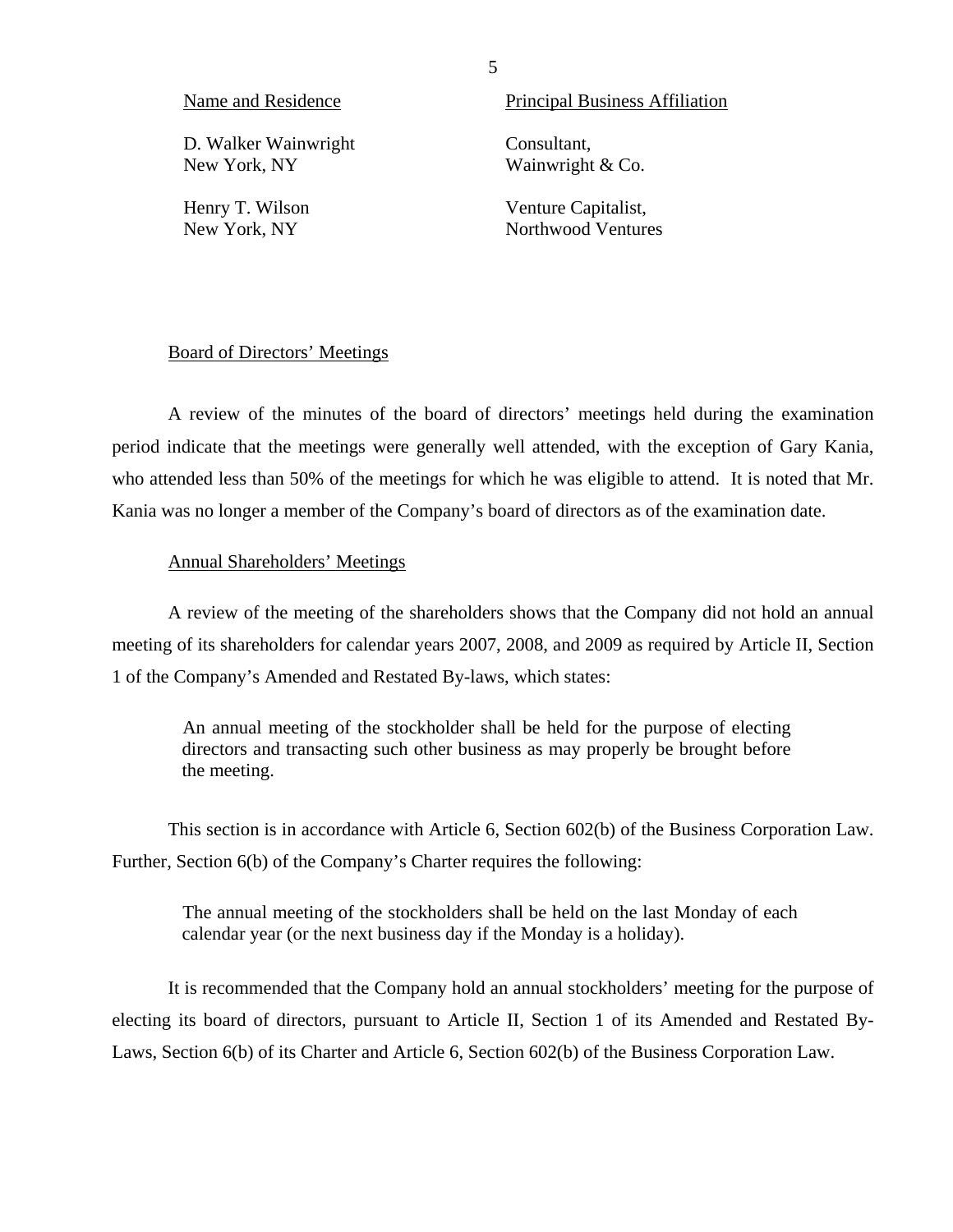#### Committee Meetings

For the period under examination the Company has established four committees; the executive, the audit, the nominating and compensation, and the investment committees, pursuant to the terms of its By-laws. A review of the committee minutes shows that the Company has not consistently kept the minutes to the committee meetings, or held the required number of meetings pursuant to Article IV of its Amended and Restated By-Laws. It is recommended that the Company comply with Article IV of its By-laws by keeping the minutes of its scheduled committee meetings as well as holding the required number of committee meetings.

#### Conflict of Interest Policy

The Company has an "Employee Acknowledgement of Conflict of Interest Policy" statement ("Conflict of Interest Statement"), which defines "outside interest" and "ethical standards" and includes questions regarding whether or not the employee, or any member of the employees immediate family, holds any interest in an outside business, which conflicts or appears to conflict with their ability to act and make independent decisions in the best interest of the Company or if the employee has any other relationships that might reasonably be regarded as creating a possible conflict of interest. It is noted that the Conflict of Interest Statement addresses only employees, not directors. It is recommended that the Conflict of Interest Statement be amended to include the Company's directors.

Additionally, it was noted that the Company could not provide any Conflict of Interest Statements that were signed by its officers, directors or key employees. It is recommended that the Company require its officers, directors and key employees to complete and sign the Conflict of Interest Statements on an annual basis and retain them in its files. It is further recommended that the completed and signed Conflict of Interest Statements be provided to the Company's board of directors annually and that the minutes of the board of directors' meetings acknowledge their review.

#### Code of Ethics

The Company has an Employee Manual ("Manual"), which includes a "Standards of Conduct" section that outlines certain forms of behavior that are considered unacceptable in the workplace. However, the Manual does not specifically include a code of ethics and conduct to which its officers and/or managers must adhere. A code of ethics policy should promote: (i) honest and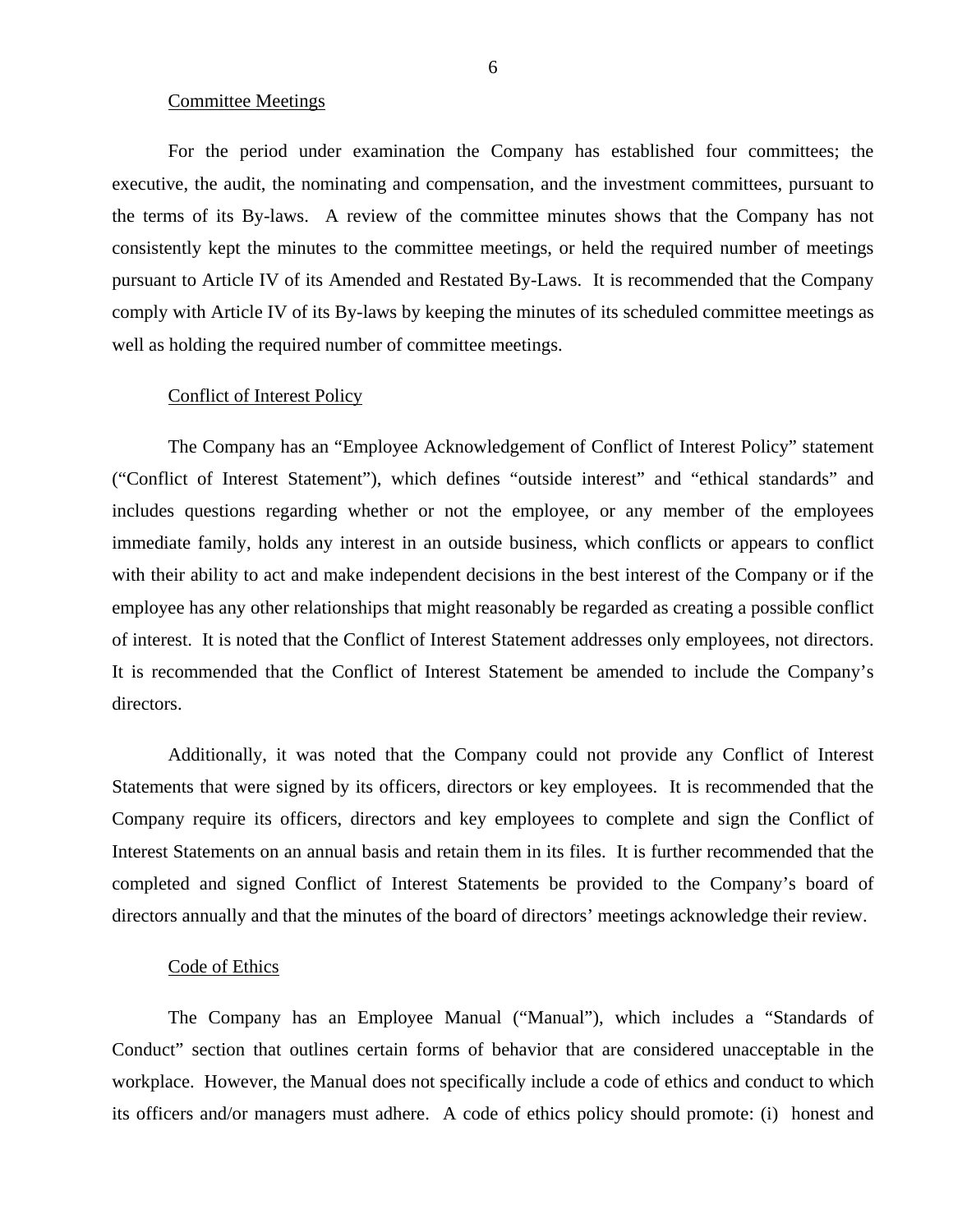ethical conduct, including handling of actual or apparent conflict of interest; (ii) full, fair, accurate, timely and understandable disclosure in financial and business reports; and (iii) compliance with applicable rules and regulations. A code of ethics policy also provides guidelines as to what the Company expects of its officers and/or managers and fosters throughout the Company, a sense of well-being and promotes compliance with laws and the highest ethical standards. It is recommended that the Company adopt a code of ethics policy.

As of December 31, 2009, the principal officers of the Company were as follows:

Name Title

David Nichols President/Chief Executive Officer Susan M. Ende Treasurer & Secretary/Chief Financial Officer Peter Resnick Executive Vice President

## B. Territory and Plan of Operation

As of December 31, 2009, the Company was licensed to write business in the State of New York and the District of Columbia.

As of the examination date, the Company was authorized to transact the kinds of insurance as defined in the following numbered paragraphs of Section 1113(a) of the New York Insurance Law:

| Paragraph      | Line of Business                               |
|----------------|------------------------------------------------|
| 3              | Accident & health                              |
| $\overline{4}$ | Fire                                           |
| 5              | Miscellaneous property                         |
| 6              | Water damage                                   |
| 7              | Burglary and theft                             |
| 8              | Glass                                          |
| 10             | Elevator                                       |
| 12             | Collision                                      |
| 13             | Personal injury liability                      |
| 14             | Property damage liability                      |
| 15             | Workers' compensation and employers' liability |
| 19             | Motor vehicle and aircraft physical damage     |
| 20             | Marine and inland marine                       |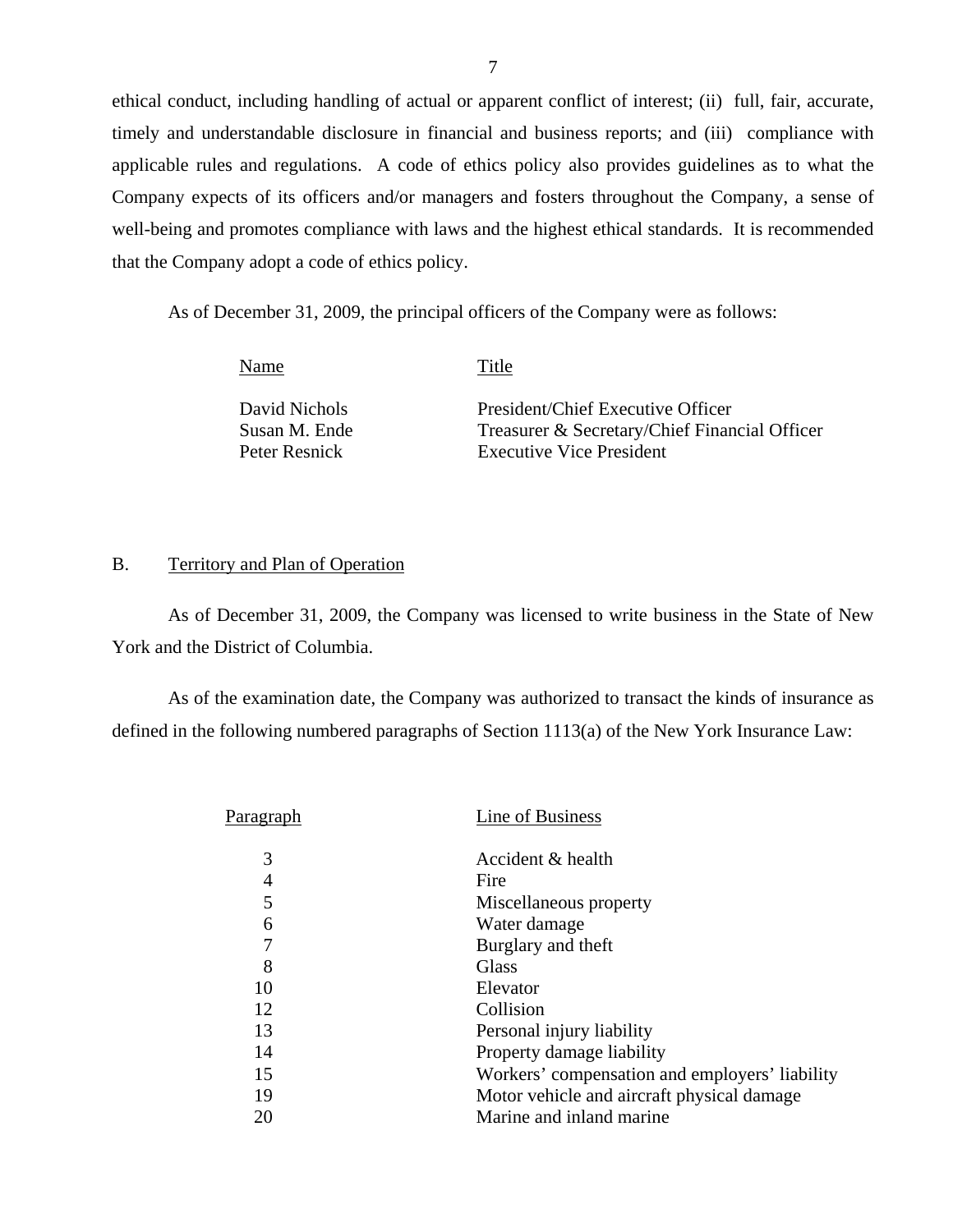Based on the lines of business for which the Company is licensed and the Company's current capital structure, and pursuant to the requirements of Articles 13 and 41 of the New York Insurance Law, the Company is required to maintain a minimum surplus to policyholders in the amount of \$1,150,000.

The following schedule shows the direct premiums written by the Company both in total and in New York for the period under examination:

| New York State | <b>Total Premiums</b> | Premiums Written in New York State as<br>a Percentage of Total Premium |
|----------------|-----------------------|------------------------------------------------------------------------|
| \$22,186,580   | \$22,522,896          | 98.51%                                                                 |
| 27,315,386     | 27,624,242            | 98.88%                                                                 |
| 39,921,686     | 40,219,904            | 99.26%                                                                 |
|                |                       |                                                                        |

The Company is a property and casualty insurer. The Company writes private passenger automobile liability and physical damage insurance, homeowners multiple peril and a small book of group accident and health insurance business, with the vast majority of business written for Suffolk, Nassau, Queens and Richmond counties risks. In addition, the Company is currently running off workers' compensation business (dating back to accident year 1985) in the state of New Jersey. The Company gave up its license for this state during the later part of the 1990's. The Company utilizes a broker/producer model where its business is marketed and/or produced through independent brokers, who all have binding authority.

### C. Reinsurance

#### Assumed

For the period under examination, the Company did not participate in any type of assumed treaty or facultative reinsurance program. The Company, however, participated in two assumed voluntary pools, the New York Special Risks Distribution Program ("NYSRD") and the National Council on Compensation Insurance Program ("NCCI"). The NYSRD is a management organization and service provider for various insurance industry groups with respect to administering the residual market for vehicles classified as public automobile and/or commercial auto. The NCCI manages the nation's largest database of workers' compensation insurance information. The Company's share of the NYSRD or the NCCI underwriting results are reported quarterly and such results are reported as assumed reinsurance by the Company.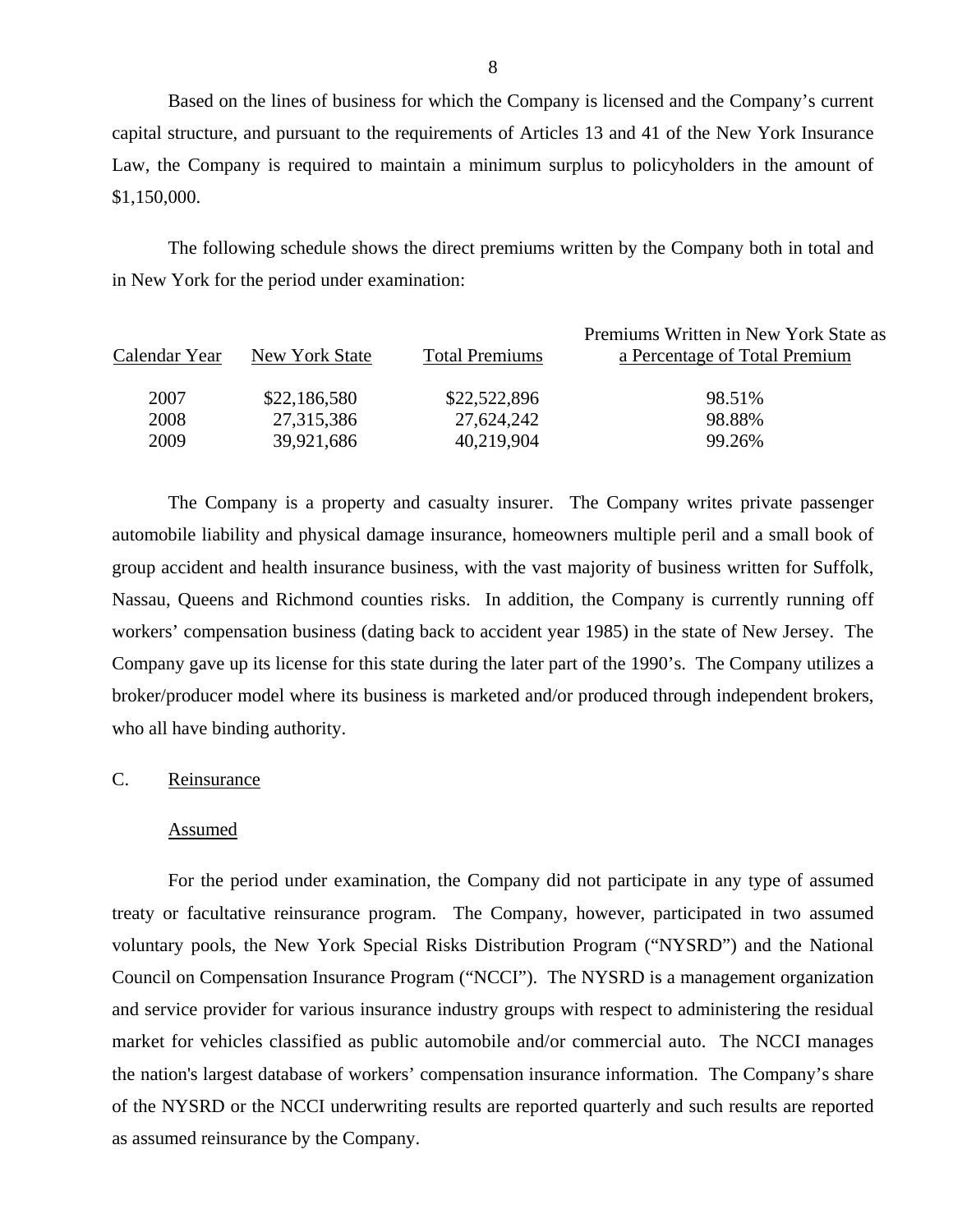#### Ceded

The Company has structured its ceded reinsurance program to limit its maximum exposure on any one risk as follows:

| Type of treaty                             | Cession                                                                                                                                        |
|--------------------------------------------|------------------------------------------------------------------------------------------------------------------------------------------------|
| Property                                   |                                                                                                                                                |
| Property Per Risk Excess of Loss           | Limit of $$2,000,000$ excess of $$200,000$ in respect<br>of each and every risk, each loss occurrence for                                      |
| Three Layers                               | business classified as fire, allied lines, homeowners                                                                                          |
| 100% Authorized                            | multiple peril (Section 1 only) and inland marine.                                                                                             |
| <b>Property Catastrophe Excess of Loss</b> | 95% part of 100% as respect each layer with a limit<br>of \$50,000,000 excess of \$3,000,000 ultimate net                                      |
| Three Layers                               | loss in each and every loss occurrence for business                                                                                            |
| 89.4 % Authorized                          | classified as fire, allied lines, homeowners multiple                                                                                          |
| 10.6% Unauthorized                         | peril (Section 1 only), inland marine<br>and<br>automobile physical damage (fire, theft, specified<br>perils and comprehensive portions only). |

During the examination period, the Company entered into two reinsurance agreements: a property per excess of loss reinsurance agreement and a property catastrophe excess of loss reinsurance agreement, for the protection of its homeowners' and automobile business. The rehabilitation phase of the Company afforded its management the ability to re-underwrite the existing portfolio and to focus more on the homeowners' line of business. As a result, the Company's product mix has shifted from automobile to homeowners' insurance. Keeping in line with this shift, the Company increased its property per risk and its catastrophe insurance coverage while retaining a net amount of \$200,000 for any property risk for the period ended December 31, 2009.

Examination review of the Schedule F data reported by the Company in its filed annual statement was found to accurately reflect its reinsurance transactions. Additionally, management has represented that all material ceded reinsurance agreements transfer both underwriting and timing risk as set forth in the NAIC Accounting Practices and Procedures Manual, Statements of Statutory Accounting Principles ("SSAP") No. 62. Representations were supported by appropriate risk transfer analyses and an attestation from the Company's chief executive officer pursuant to the NAIC Annual Statement Instructions. Additionally, examination review indicated that the Company was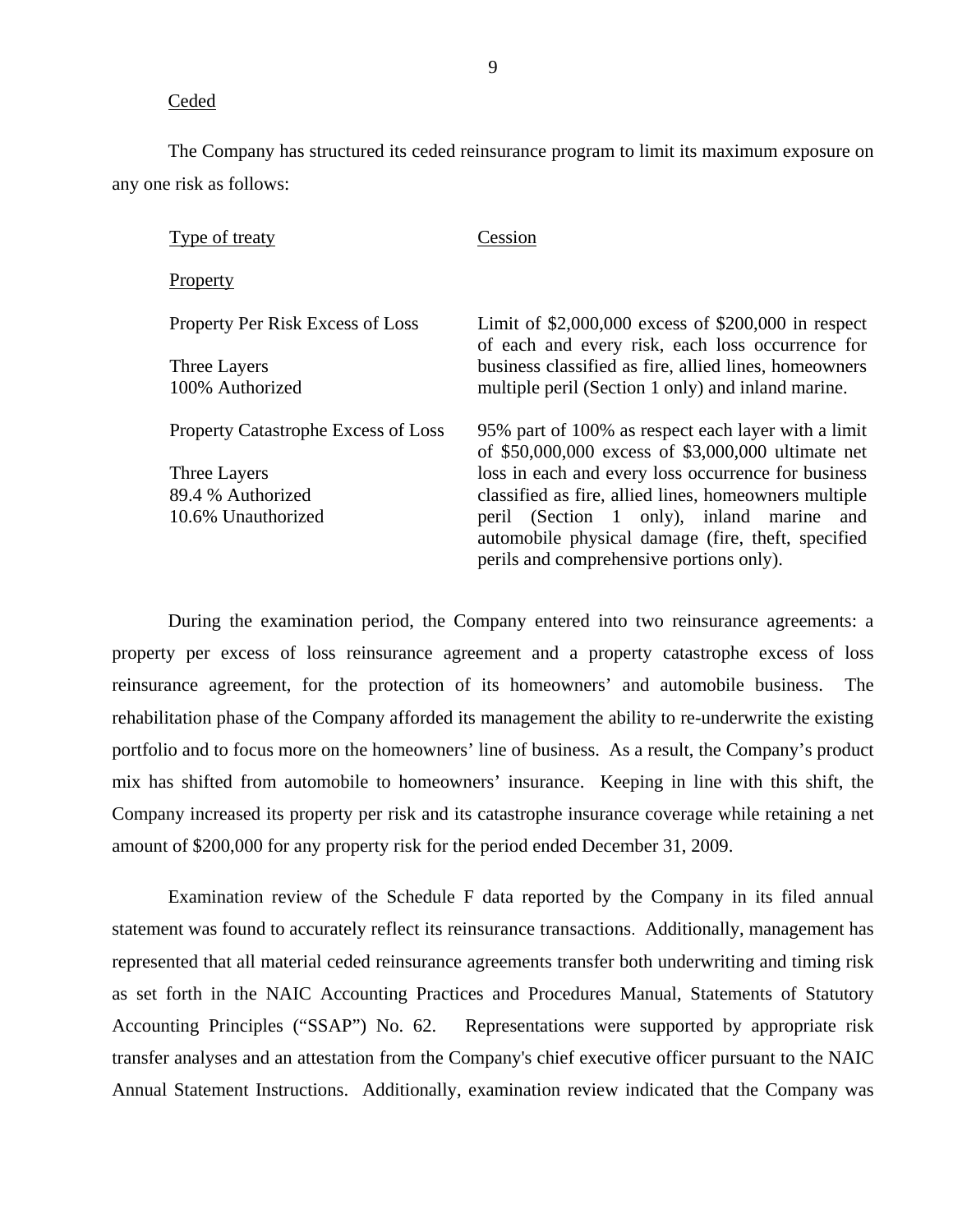<span id="page-11-0"></span>not a party to any finite reinsurance agreements. All ceded reinsurance agreements were accounted for utilizing reinsurance accounting as set forth in SSAP No. 62.

The examiner reviewed all of the ceded reinsurance contracts in effect at December 31, 2009. As of the examination date, the Company had both excess of loss and catastrophe reinsurance arrangements in place for the protection of its insurance business. The 2009 contracts contained the required standard clauses including insolvency clauses meeting the requirements of Section 1308 of the New York Insurance Law.

#### D. Holding Company System

The Company is a wholly-owned subsidiary of Interboro LLC., a Delaware Corporation, which is ultimately controlled by individual members pursuant to an amended and restated limited company operating agreement dated November 22, 2006, and as amended January 31, 2007.

A review of the holding company registration statements shows that the Company did not file such statements for calendar years 2007 and 2008. The Company, filed its 2009 holding company registration statement with this Department; however, the filing was not completed in a timely manner. The 2009 holding company registration statement was filed with the Department on August 30, 2010. Pursuant to Part 80-1.4 of Department Regulation 52, all controlled insurers are required to file an annual holding company registration statement (Form HC1) within 120 days following the end of its ultimate holding company's fiscal year. It is recommended that the Company file its annual holding company registration statements on an annual basis and in a timely manner pursuant to the provisions of Part 80-1.4 of Department Regulation 52.

The following is a chart of the holding company system at December 31, 2009: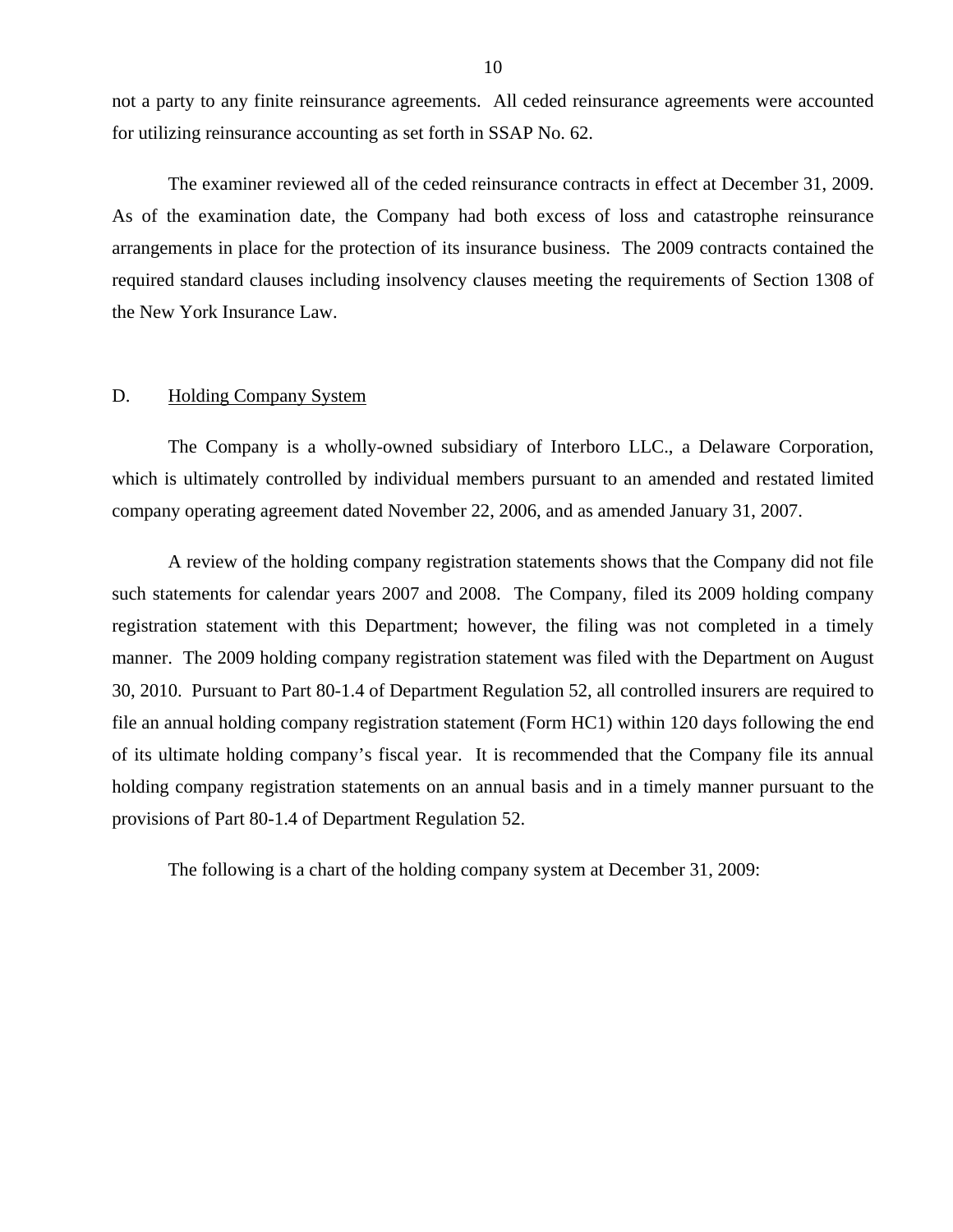

For the period under examination, the Company did not participate in any type of related party agreements pursuant to Article 15 of the New York Insurance Law.

# E. Significant Operating Ratios

The following ratios have been computed as of December 31, 2009, based upon the results of this examination:

| Net premiums written to surplus as regards policyholders                               | 183% |
|----------------------------------------------------------------------------------------|------|
| Liabilities to liquid assets (cash and invested assets less investments in affiliates) | 76%  |
| Premiums in course of collection to surplus as regards policyholders                   | 3%   |

All of the above ratios fall within the benchmark ranges set forth in the Insurance Regulatory Information System of the National Association of Insurance Commissioners.

The underwriting ratios presented below are on an earned/incurred basis and encompass the three-year period covered by this examination:

|                                              | Amounts      | Ratios  |
|----------------------------------------------|--------------|---------|
| Losses and loss adjustment expenses incurred | \$31,000,051 | 46.69%  |
| Other underwriting expenses incurred         | 32,184,684   | 48.48   |
| Net underwriting gain                        | 3,205,540    | 4.83    |
|                                              |              |         |
| Premiums earned                              | \$66,390,275 | 100.00% |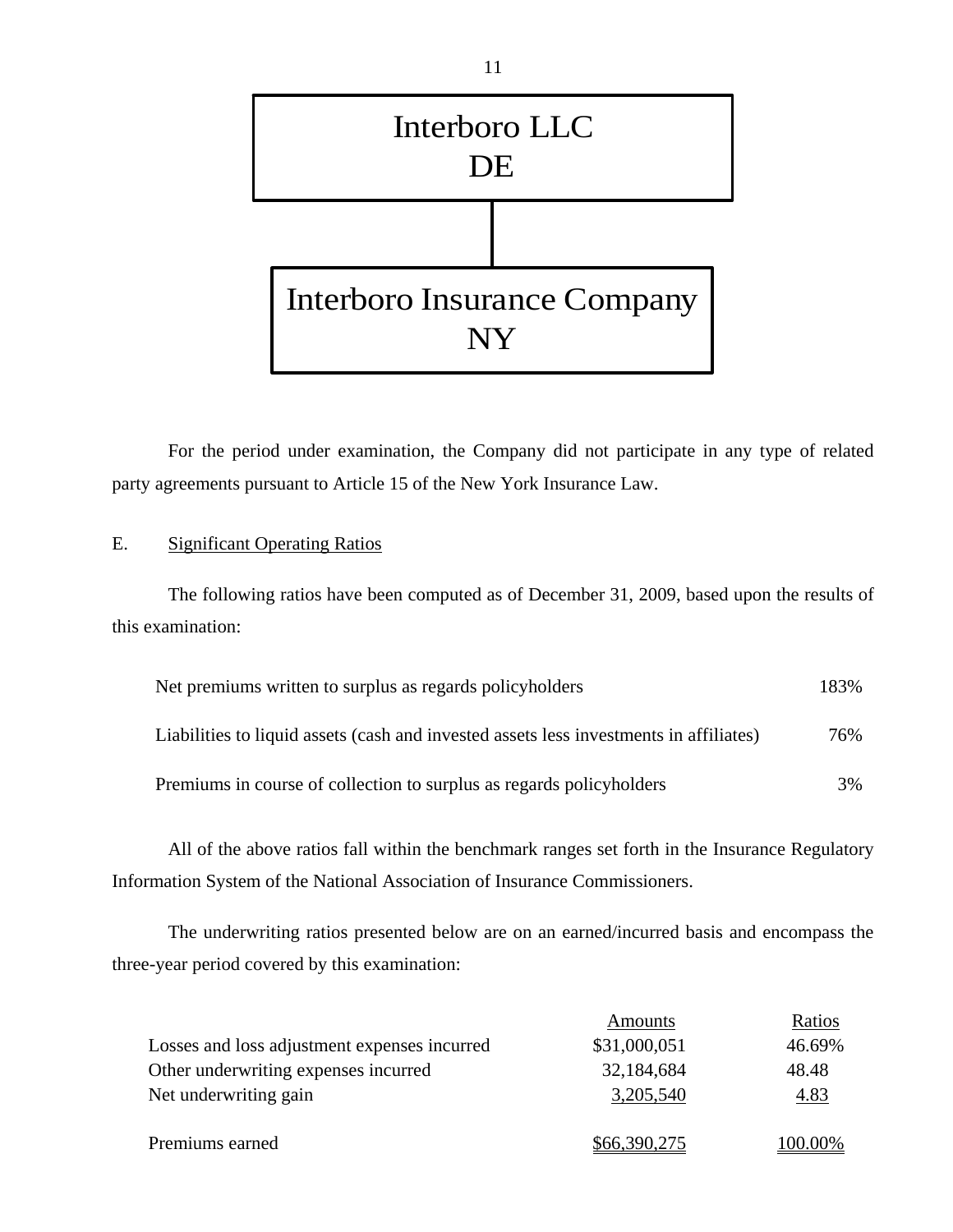#### <span id="page-13-0"></span>F. Accounts and Records

#### Custodian Agreement

As of the examination date, the Company's securities held with TD Bank were secured pursuant to a custodial agreement. A review of the custodial agreement revealed that it was lacking some of the safeguarding provisions prescribed in the NAIC Financial Condition Examiners Handbook, Section1, Part III, Subsection F – Outsourcing of Critical Functions, Custodial or Safekeeping Agreement:

It is recommended that the Company amend its custodial agreement to include provisions pursuant to the NAIC Financial Condition Examiners Handbook guidelines in order to ensure the necessary safeguard for its assets.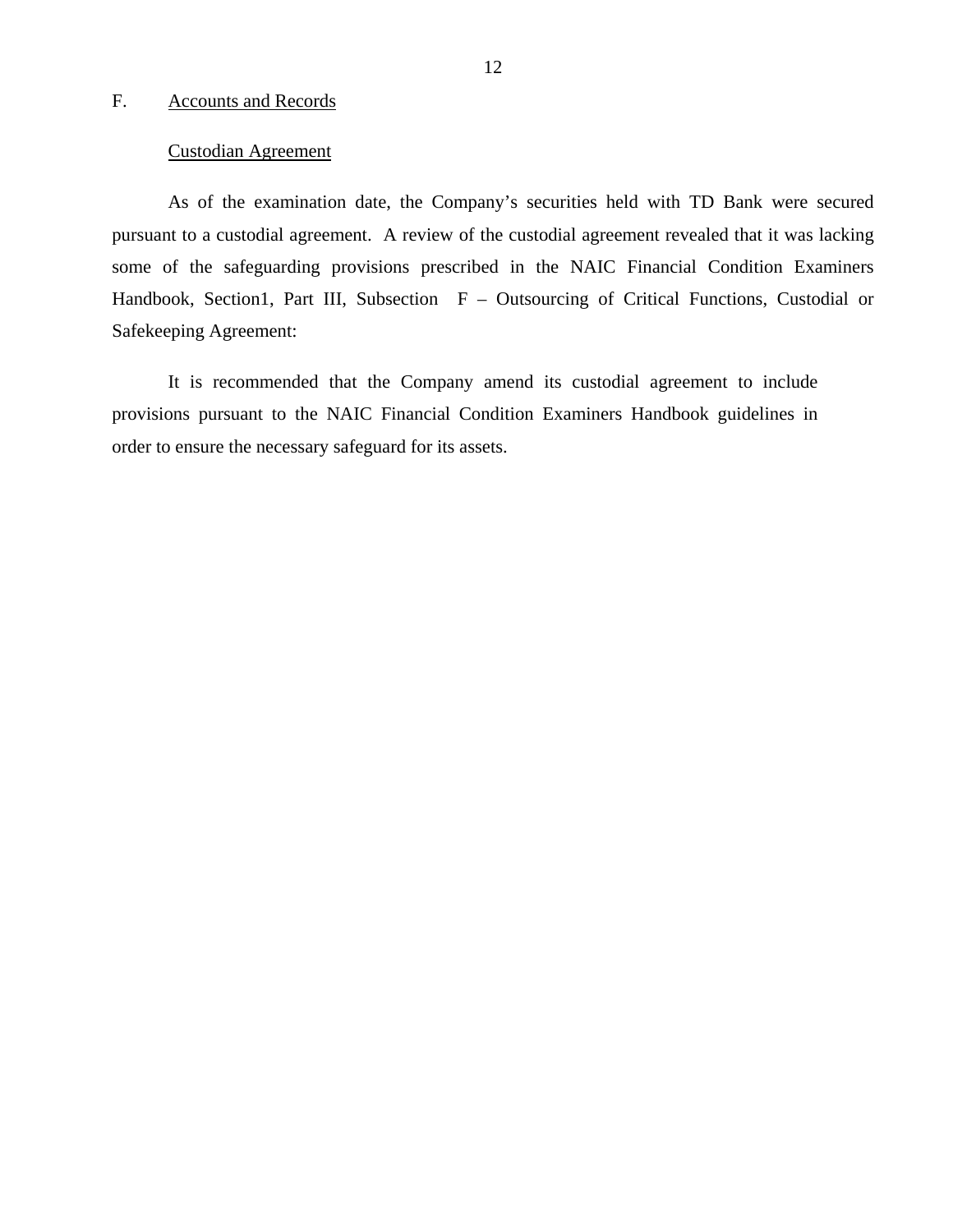# **3. FINANCIAL STATEMENTS**

# A Balance Sheet

The following shows the assets, liabilities and surplus as regards policyholders as of December 31, 2009 as determined by this examination and as reported by the Company:

| Assets                                            | Assets        | Assets Not<br>Admitted | Net Admitted<br>Assets |
|---------------------------------------------------|---------------|------------------------|------------------------|
| <b>Bonds</b>                                      | \$48,815,032  | \$<br>0                | \$48,815,032           |
| Preferred stocks                                  | 1,016,056     | 0                      | 1,016,056              |
| Cash, cash equivalents and short-term investments | 18,886,533    | 0                      | 18,886,533             |
| Investment income due and accrued                 | 485,514       | 0                      | 485,514                |
| Uncollected premiums and agents' balances in      |               |                        |                        |
| the course of collection                          | 652,038       | 171,152                | 480,886                |
| Deferred premiums, agents' balances and           |               |                        |                        |
| installments booked but deferred and not yet due  | 2,481,639     | 11,674                 | 2,469,965              |
| Amounts recoverable from reinsurers               | 243,507       | $\Omega$               | 243,507                |
| Net deferred tax asset                            | 5,341,346     | 4,062,480              | 1,278,866              |
| Electronic data processing equipment and software | 545,361       | 500,012                | 45,349                 |
| Pension plan incremental asset FAS87 adoption     | 2,743,755     | 2,743,755              | 0                      |
| Lease security deposit                            | 200,000       | 200,000                | $\Omega$               |
| Equities and deposits in pools $\&$ associations  | 223,993       |                        | 223,993                |
| Workers' compensation funds                       | <u>18,489</u> |                        | 18,489                 |
| Total assets                                      | \$81,653,263  | \$7,689,073            | \$73,964,190           |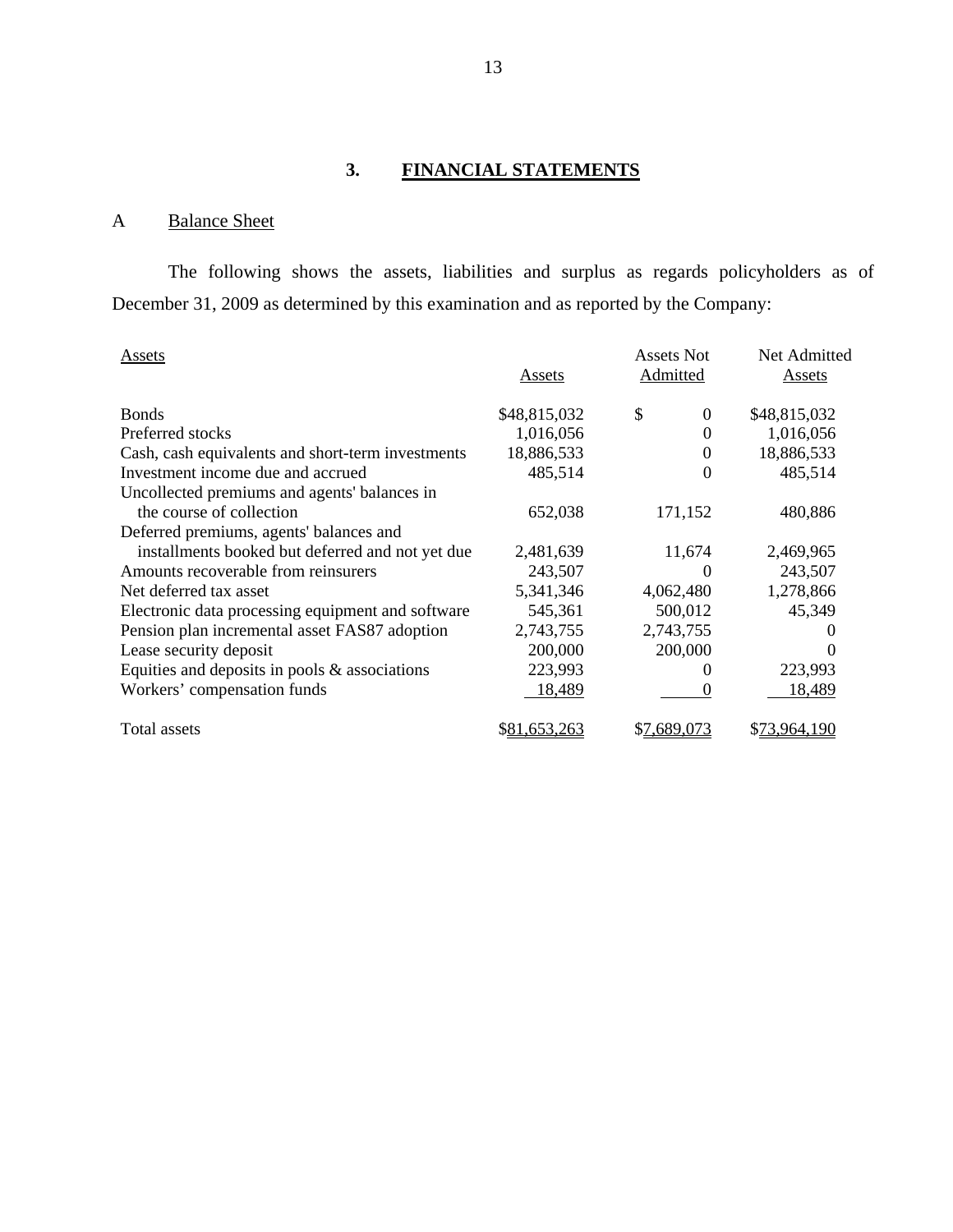# Liabilities, Surplus and Other Funds

| Liabilities                                                           |             |              |
|-----------------------------------------------------------------------|-------------|--------------|
| Losses                                                                |             | \$18,977,533 |
| Loss adjustment expenses                                              |             | 7,712,695    |
| Other expenses (excluding taxes, licenses and fees)                   |             | 840,238      |
| Taxes, licenses and fees (excluding federal and foreign income taxes) |             | 39,863       |
| Current federal and foreign income taxes                              |             | 1,253,362    |
| Unearned premiums                                                     |             | 22,054,437   |
| Ceded reinsurance premiums payable (net of ceding commissions)        |             | 1,202,639    |
| Amounts withheld or retained by company for account of others         |             | 17,293       |
| Provision for abandoned property                                      |             | 83,859       |
| Unfunded pension liability                                            |             | 3,054,365    |
| <b>Total liabilities</b>                                              |             | \$55,236,284 |
| Surplus and Other Funds                                               |             |              |
| Common capital stock                                                  | \$1,000,000 |              |
| Gross paid in and contributed surplus                                 | 14,000,000  |              |
| Unassigned funds (surplus)                                            | 3,727,908   |              |
| Surplus as regards policyholders                                      |             | 18,727,908   |
| Total liabilities, surplus and other funds                            |             | \$73,964,192 |

NOTE: The Internal Revenue Service has not yet begun to audit tax returns covering tax years 2007 through 2009. The examiner is unaware of any potential exposure of the Company to any tax assessment and no liability has been established herein relative to such contingency.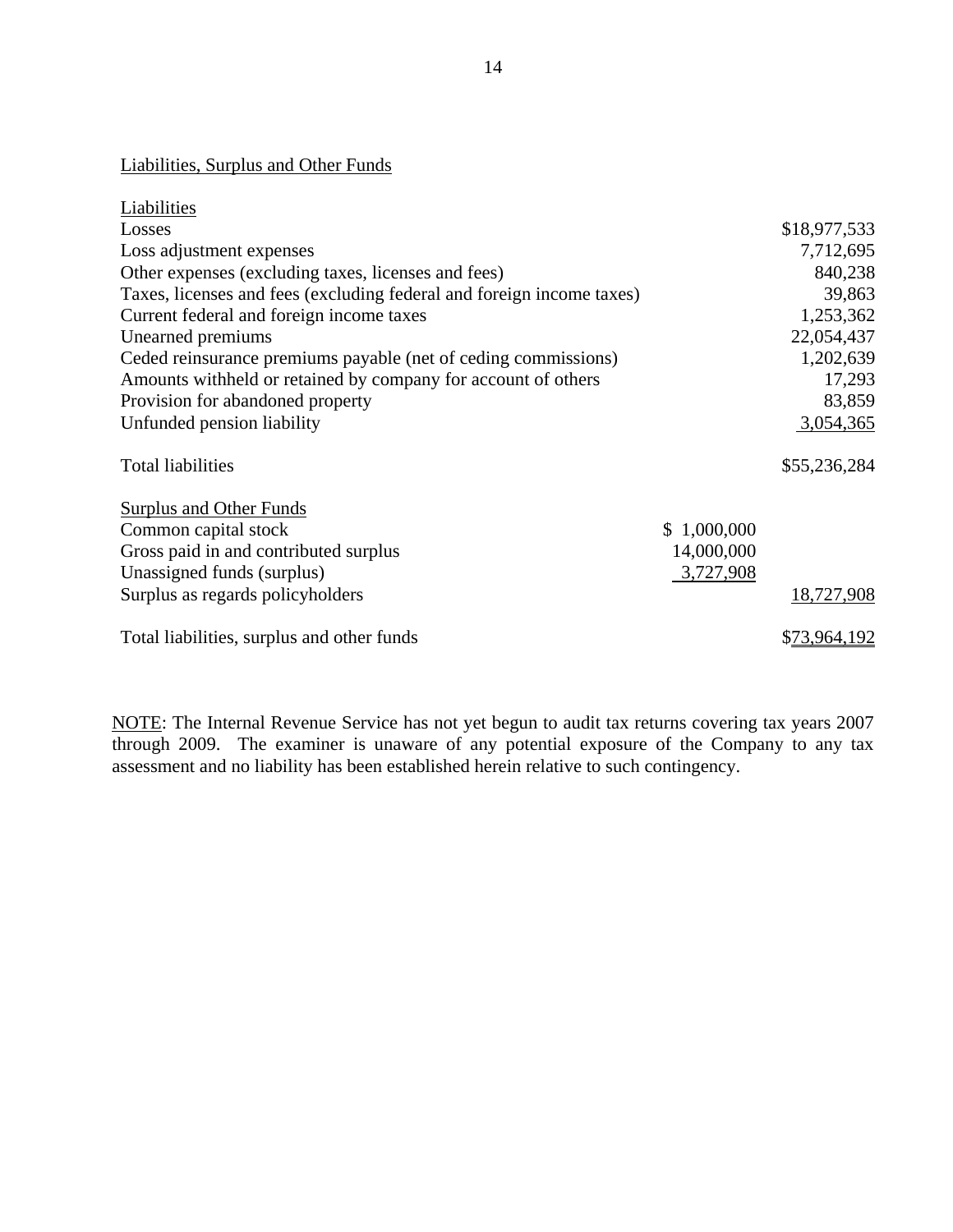# B. Statement of Income

Surplus as regards policyholders increased \$19,464,957 during the 3-year examination period January 1, 2007 through December 31, 2009, detailed as follows:

| <b>Underwriting Income</b>                                                                                                                                              |                                         |              |
|-------------------------------------------------------------------------------------------------------------------------------------------------------------------------|-----------------------------------------|--------------|
| Premiums earned                                                                                                                                                         |                                         | \$66,390,275 |
| Deductions:<br>Losses incurred<br>Loss adjustment expenses incurred<br>Other underwriting expenses incurred                                                             | \$22,152,597<br>8,847,454<br>32,184,684 |              |
| Total underwriting deductions                                                                                                                                           |                                         | 63,184,735   |
| Net underwriting gain or (loss)                                                                                                                                         |                                         | \$ 3,205,540 |
| <b>Investment Income</b>                                                                                                                                                |                                         |              |
| Net investment income earned<br>Net realized capital gain                                                                                                               | \$5,282,021<br>1,950,493                |              |
| Net investment gain or (loss)                                                                                                                                           |                                         | 7,232,514    |
| Other Income                                                                                                                                                            |                                         |              |
| Net gain or (loss) from agents' or premium balances charged off<br>Finance and service charges not included in premiums<br>Aggregate write-ins for miscellaneous income | \$ (631,972)<br>630,398<br>172,713      |              |
| Total other income                                                                                                                                                      |                                         | 171,139      |
| Net income after dividends to policyholders but before federal<br>and foreign income taxes                                                                              |                                         | \$10,609,193 |
| Federal and foreign income taxes incurred                                                                                                                               |                                         | 3,755,476    |
| Net income                                                                                                                                                              |                                         | \$6,853,717  |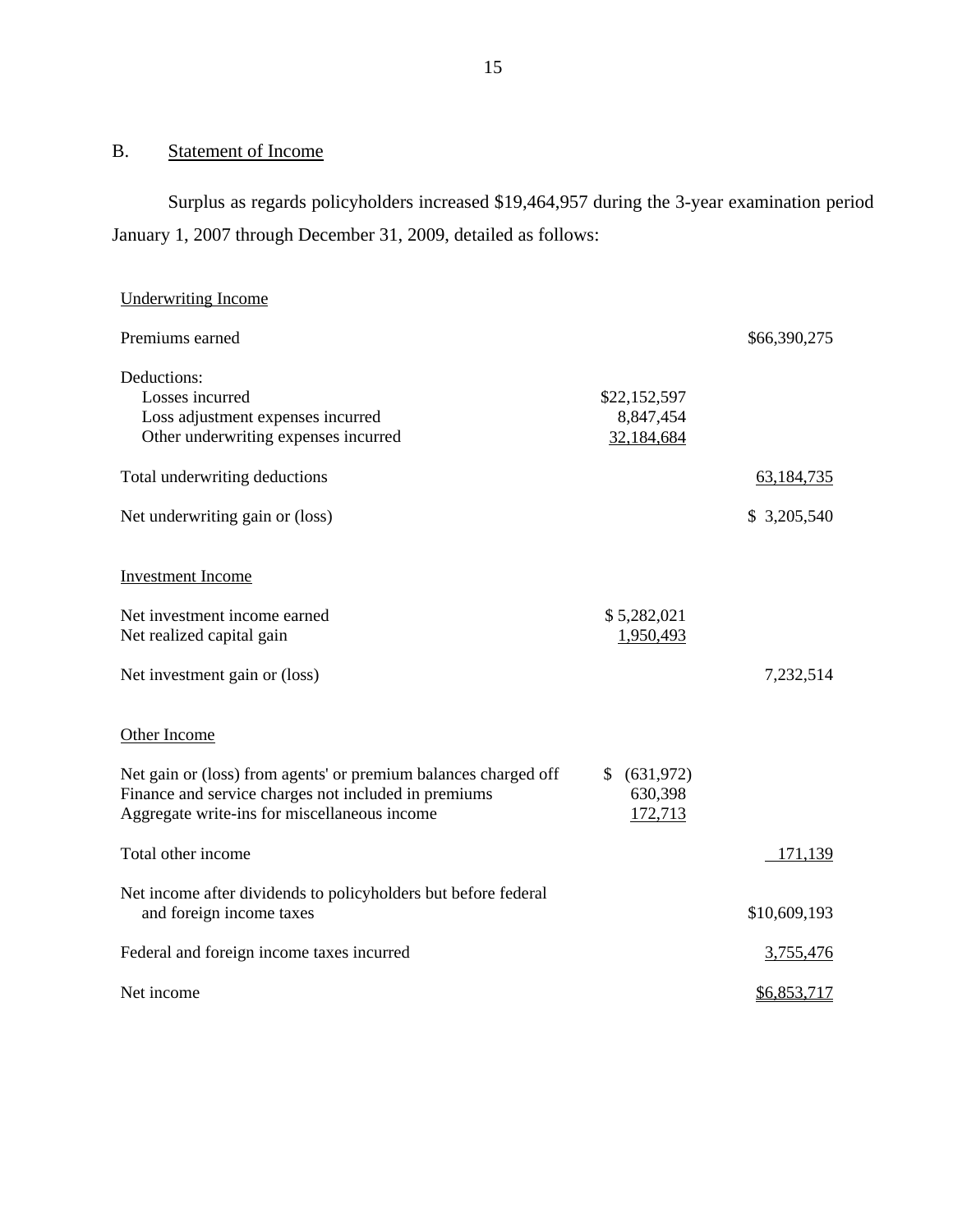|                                                     | Gains in<br><b>Surplus</b> | Losses in<br><b>Surplus</b> |              |
|-----------------------------------------------------|----------------------------|-----------------------------|--------------|
| Net income                                          | \$6,853,717                |                             |              |
| Net unrealized capital gains or (losses)            |                            | \$2,943,125                 |              |
| Change in net deferred income tax                   | 5,957,748                  |                             |              |
| Change in nonadmitted assets                        |                            | 4,790,904                   |              |
| Capital changes paid in                             | 1,000,000                  |                             |              |
| Surplus adjustments paid in                         | 14,000,000                 |                             |              |
| Aggregate write-ins for gains and losses in surplus | $\theta$                   | 612,479                     |              |
| Total gains and losses                              | \$27,811,465               | \$8,346,508                 |              |
| Net increase (decrease) in surplus                  |                            |                             | 19,464,957   |
| Surplus as regards policyholders per report on      |                            |                             |              |
| examination as of December 31, 2009                 |                            |                             | \$18,727,908 |

#### **4. LOSSES AND LOSS ADJUSTMENT EXPENSES**

The examination liability for the captioned items of \$26,690,228 is the same as reported by the Company as of December 31, 2009. The examination analysis was conducted in accordance with generally accepted actuarial principles and practices and was based on statistical information contained in the Company's internal records and in its filed annual statements.

#### **5. SUMMARY OF COMMENTS AND RECOMMENDATIONS**

#### ITEM PAGE NO.

5

#### A. Management

Surplus as regards policyholders as reported

#### Annual Shareholders' Meetings

It is recommended that the Company hold an annual stockholders' meeting for the purpose of electing its board of directors, pursuant to Article II, Section 1 of its Amended and Restated By-Laws, Section 6(b) of its Charter and Article 6, Section 602(b) of the Business Corporation Law.

as of December 31, 2006 \$ (737,049)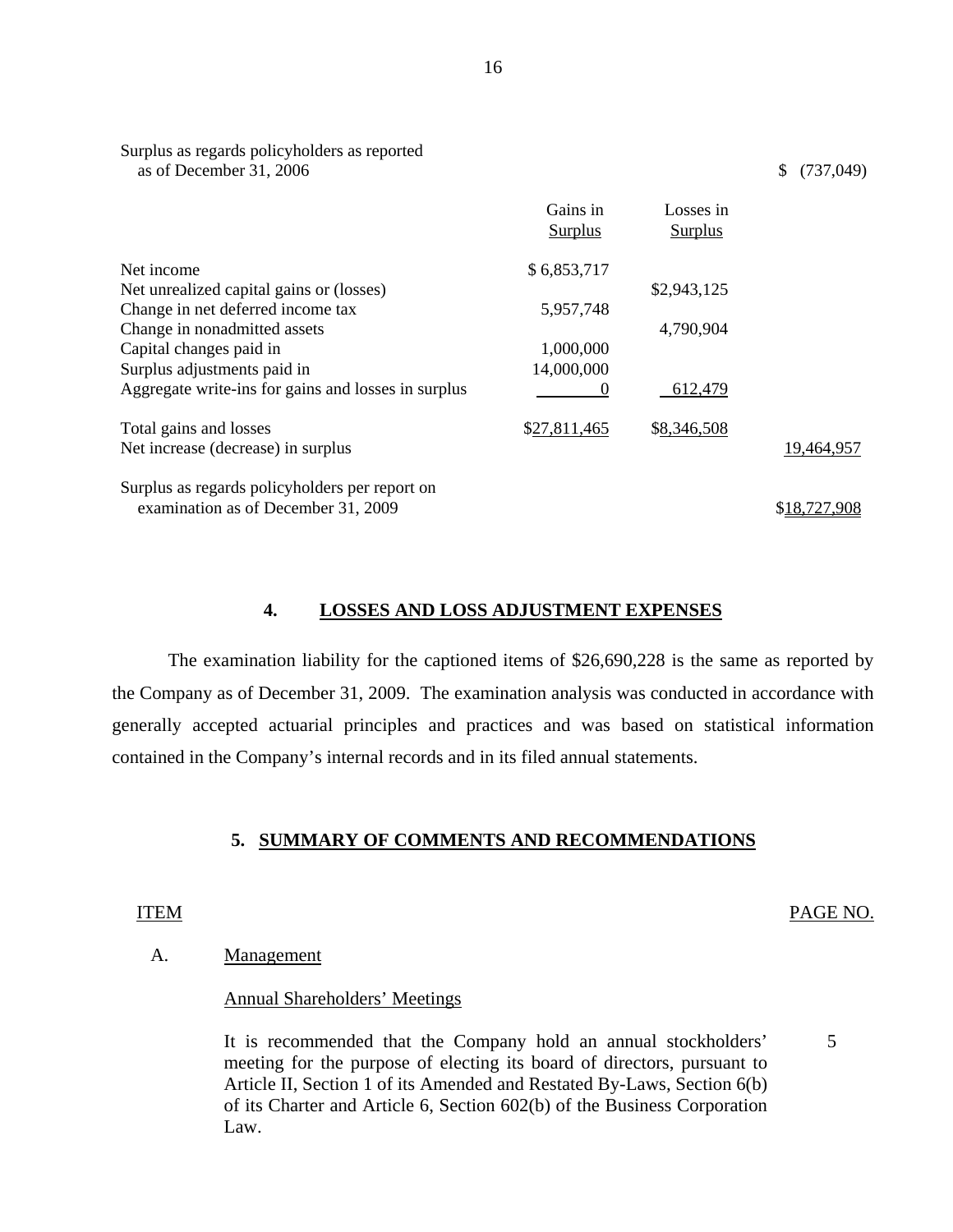## Committee Meetings

It is recommended that the Comply with Article IV of its By-laws by 6 keeping the minutes its scheduled committee meetings as well as holding the required number of committee meetings.

- . Conflict of Interest Policy
- i. It is recommended that the Conflict of Interest Statement be amended to 6 include the Company's directors.
- ii. It is recommended that the Company require its officers, directors and 6 key employees to complete and sign the Conflict of Interest Statements on an annual basis and retain them in its files.
- iii. It is further recommended that the completed and signed Conflict of 6 Interest Statements be provided to the Company's board of directors annually and that the minutes of the board of directors' meetings acknowledge their review.

#### Code of Ethics

It is recommended that the Company adopt a code of ethics policy.  $7 \frac{1}{2}$ 

#### B. Holding Company System

It is recommended that the Company file its annual holding company 10 registration statements on an annual basis and in a timely manner pursuant to the provisions of Part 80-1.4 of Department Regulation 52.

C. Accounts and Records

#### Custodian Agreement

It is recommended that the Company amend its custodial agreement to 12 include provisions pursuant to the NAIC Financial Condition Examiners Handbook guidelines in order to ensure the necessary safeguards for its assets.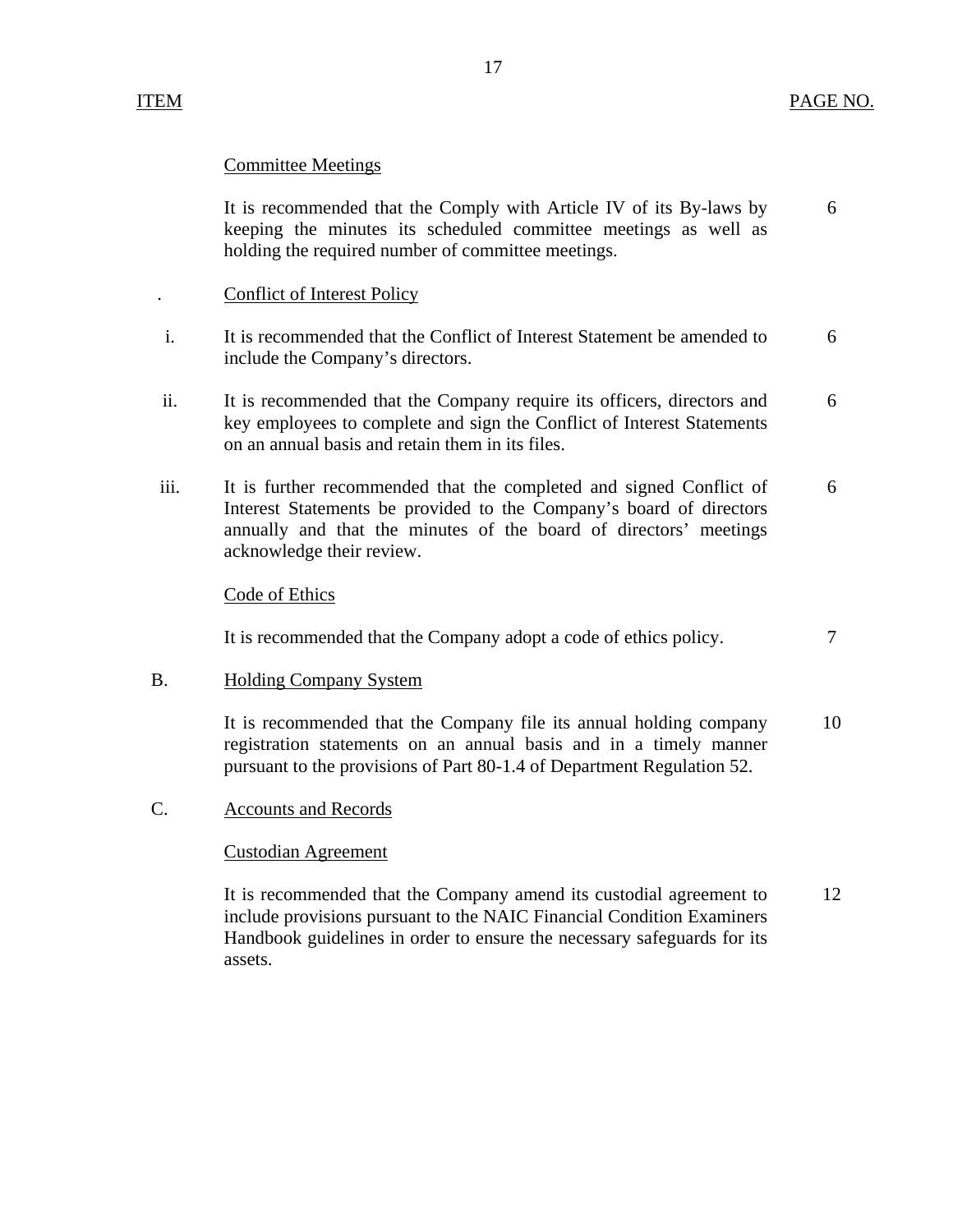Respectfully submitted,

 $\sqrt{S/}$ 

 Veronica Duncan Black Senior Insurance Examiner

STATE OF NEW YORK ) )ss: COUNTY OF NEW YORK )

VERONICA DUNCAN BLACK, being duly sworn, deposes and says that the foregoing report, subscribed by her is true to the best of her knowledge and belief.

 $\overline{\phantom{a}}$ /S/ Veronica Duncan Black

Subscribed and sworn to before me

this  $\qquad \qquad$  day of  $\qquad \qquad$  , 2011.